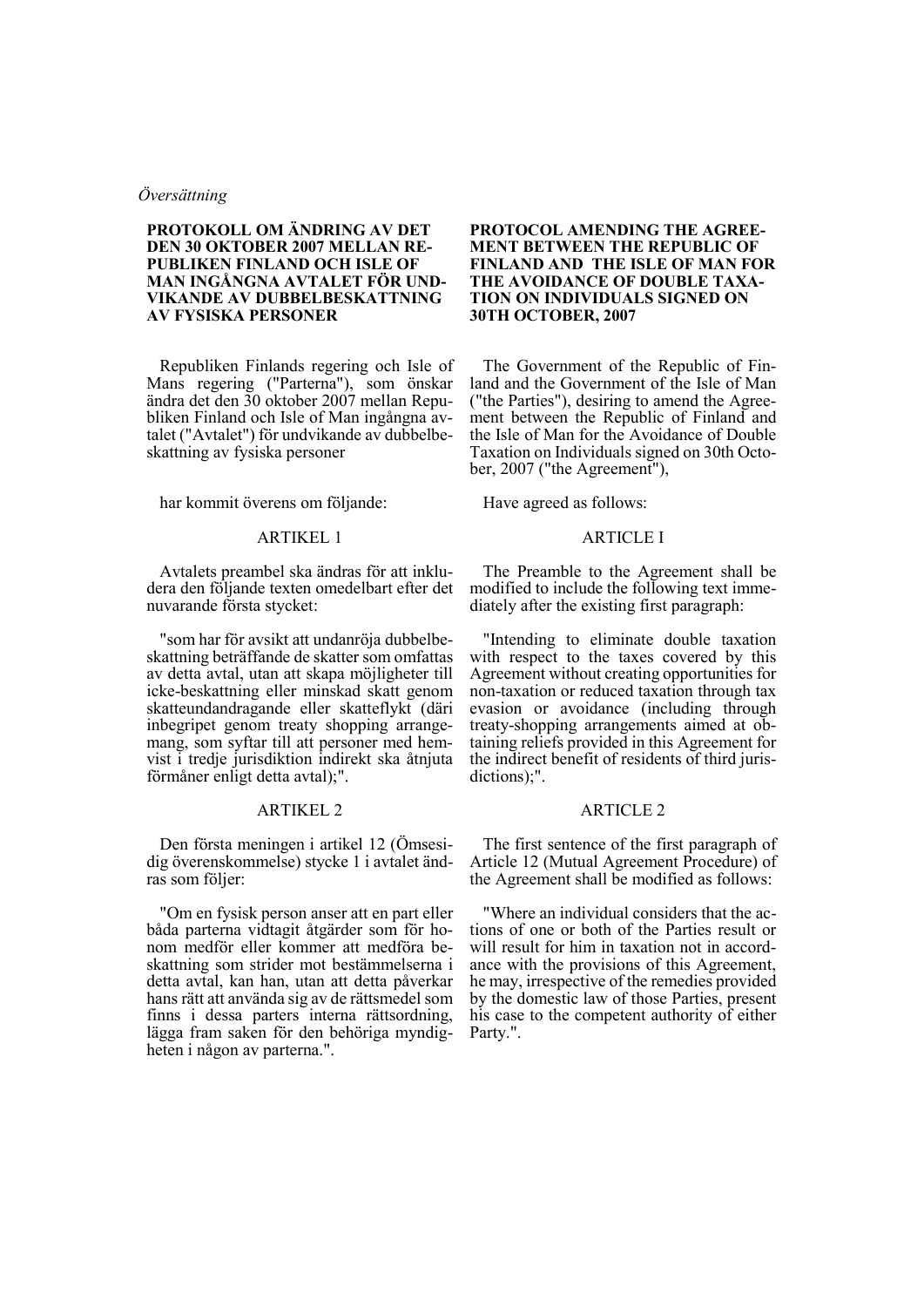# ARTIKEL 3

Omedelbart efter artikel 12 (Ömsesidig överenskommelse) i avtalet fogas det följande som artikel 12A:

### "Rätt till förmåner

Utan hinder av övriga bestämmelser av detta avtal ska en förmån enligt detta avtal inte beviljas i fråga om en inkomst, om det med hänsyn till alla fakta och omständigheter kan rimligen konkluderas, att ett av de huvudsakliga syftena med ett arrangemang eller en transaktion som direkt eller indirekt resulterade i denna förmån var att komma i åtnjutande av denna förmån, utom då det fastställs att beviljande av denna förmån under dessa omständigheter skulle motsvara ändamål och syfte av de relevanta bestämmelserna i detta avtal."

# ARTIKEL 4

1. Detta protokoll träder i kraft den trettionde dagen efter den senare av de dagar då varje part skriftligen har meddelat den andra parten att de åtgärder vidtagits som krävs enligt dess lagstiftning.

2. Protokollet ska tillämpas:

a) i Isle of Man:

i fråga om skatt i Isle of Man, på skatter som påförs för skatteår som börjar den 6 april det år som följer närmast efter det år då detta protokoll träder i kraft eller senare;

b) i Finland:

i fråga om finsk skatt, på skatter som påförs för skatteår som börjar den 1 januari det år som följer närmast efter det år då detta protokoll träder i kraft eller senare.

TILL BEKRÄFTELSE HÄRAV har undertecknade, därtill vederbörligen befullmäktigade, undertecknat detta protokoll.

# ARTICLE 3

Immediately after Article 12 (Mutual Agreement Procedure) of the Agreement, the following shall be added, as Article 12A:

"Entitlement to Benefits

Notwithstanding any provisions of this Agreement, a benefit under this Agreement shall not be granted in respect of an item of income if it is reasonable to conclude, having regard to all relevant facts and circumstances, that obtaining that benefit was one of the principal purposes of any arrangement or transaction that resulted directly or indirectly in that benefit, unless it is established that granting that benefit in these circumstances would be in accordance with the object and purpose of the relevant provisions of this Agreement."

### ARTICLE 4

1. This Protocol shall enter into force on the thirtieth day after the later of the dates on which each of the Parties has notified the other in writing that the procedures required by its law have been complied with.

2. The Protocol shall have effect:

a) in the Isle of Man:

in respect of Manx tax, on tax chargeable for any tax year beginning on or after the sixth day of April of the year next following that in which this Protocol enters into force;

b) in Finland:

in respect of Finnish tax, on taxes chargeable for any tax year beginning on or after the first day of January of the year next following that in which this Protocol enters into force.

IN WITNESS WHEREOF the undersigned, duly authorised thereto have signed this Protocol.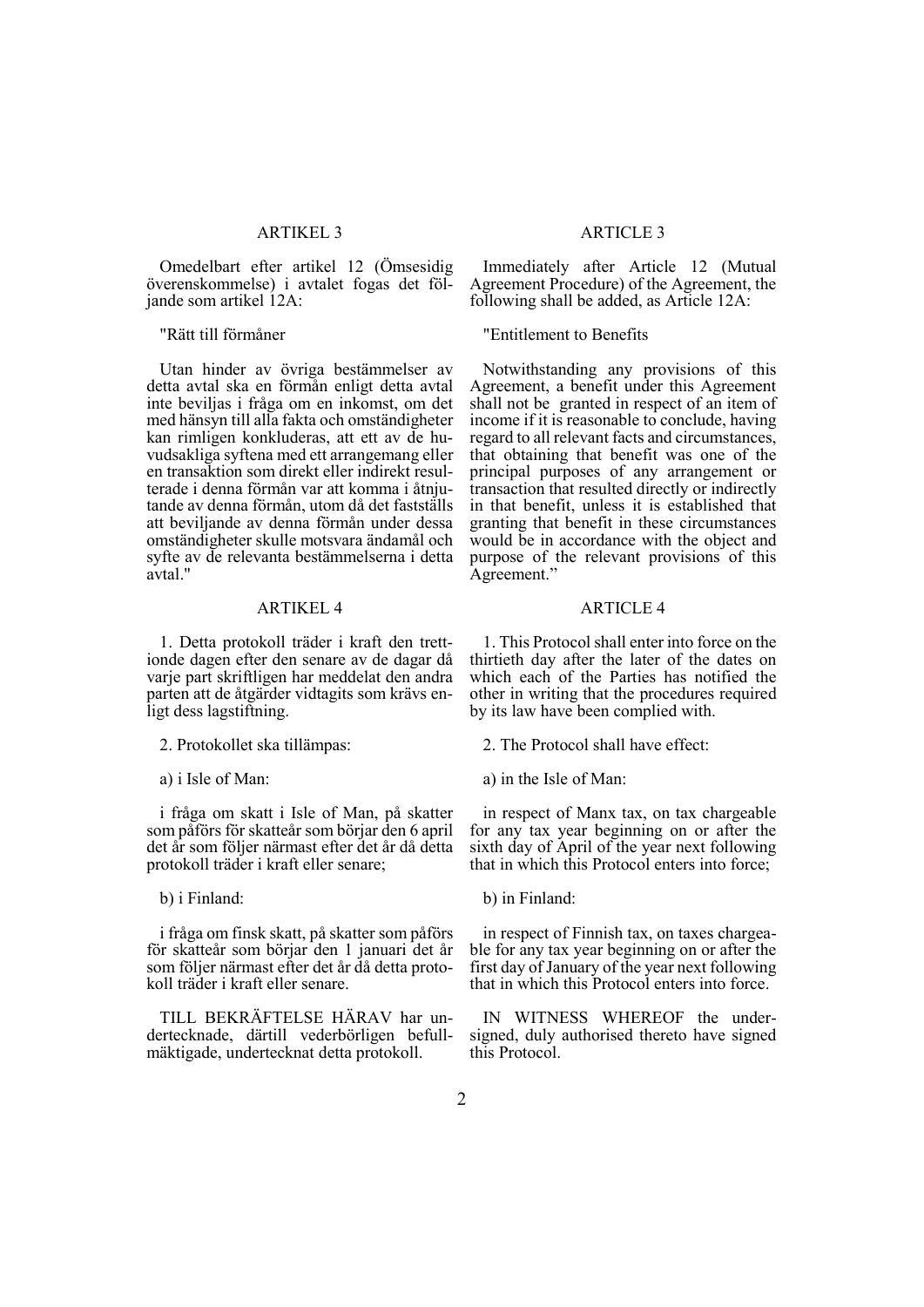Som skedde i Helsingfors den 8 september 2020, och i Douglas den 25 september 2020, i två exemplar på engelska.

DONE at Helsinki, on the 8<sup>th</sup> day of September, 2020 and at Douglas, on the  $25<sup>th</sup>$  day of September, 2020, in duplicate in the English language.

För Republiken Finlands regering:

Matti Vanhanen

of the Republic of Finland: Matti Vanhanen

For the Government

För Isle of Mans regering:

Alfred Louis Cannan

For the Government of the Isle of Man:

Alfred Louis Cannan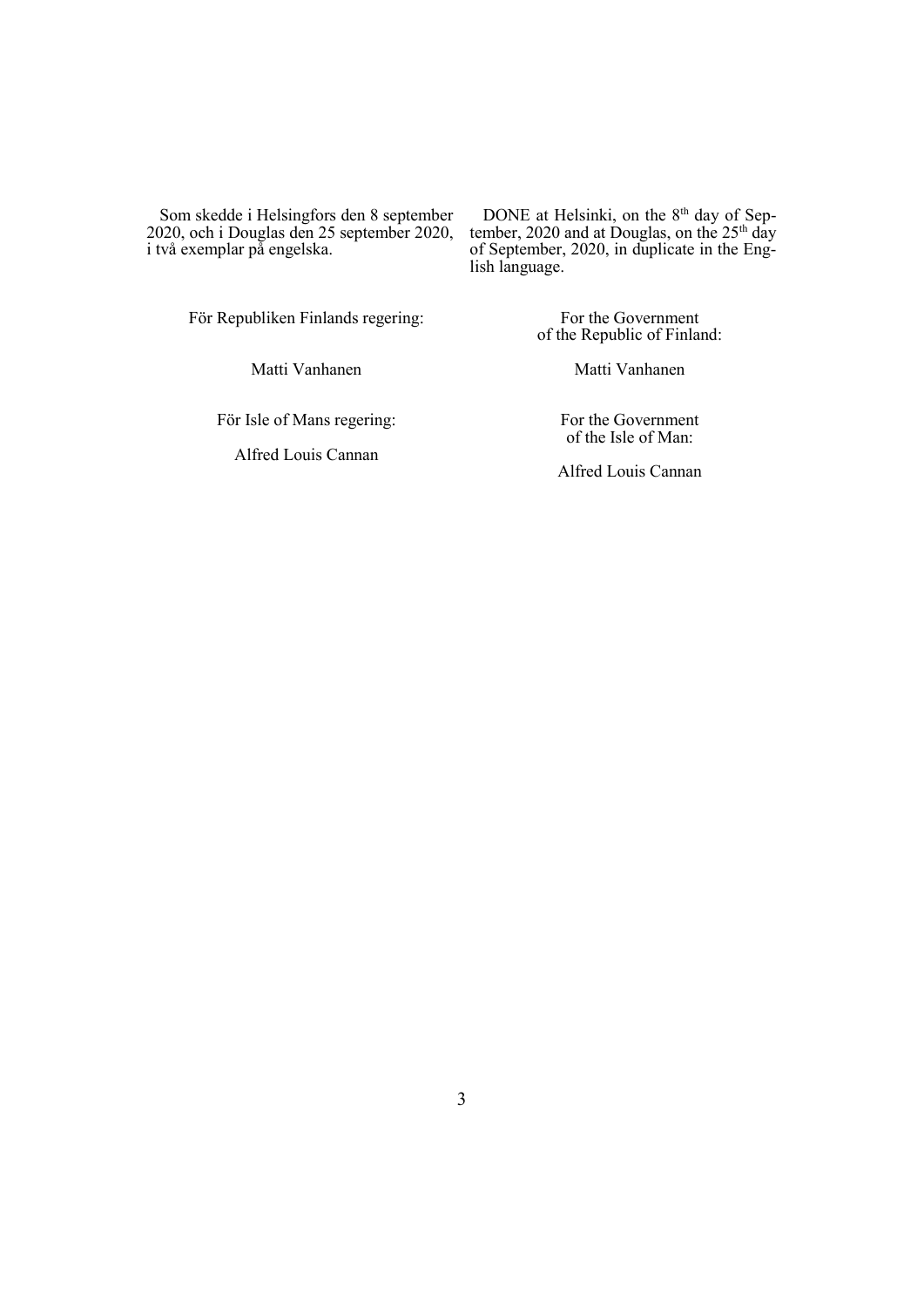# **PROTOKOLL OM ÄNDRING AV DET DEN 30 OKTOBER 2007 MELLAN RE-PUBLIKEN FINLAND OCH ISLE OF MAN INGÅNGNA AVTALET OM FÖR-FARANDE FÖR ÖMSESIDIG ÖVERENS-KOMMELSE VID JUSTERING AV IN-KOMST MELLAN FÖRETAG I INTRES-SEGEMENSKAP**

Republiken Finlands regering och Isle of Mans regering ("Parterna"), som önskar ändra det den 30 oktober 2007 mellan Republiken Finland och Isle of Man ingångna avtalet ("Avtalet") om förfarande för ömsesidig överenskommelse vid justering av inkomst mellan företag i intressegemenskap,

har kommit överens om följande:

#### ARTIKEL 1

Avtalets preambel ska ändras för att inkludera den följande texten omedelbart efter det nuvarande första stycket:

"som har för avsikt att undanröja dubbelbeskattning beträffande de skatter som omfattas av detta avtal, utan att skapa möjligheter till icke-beskattning eller minskad skatt genom skatteundandragande eller skatteflykt (däri inbegripet genom treaty shopping arrangemang, som syftar till att personer med hemvist i tredje jurisdiktion indirekt ska åtnjuta förmåner enligt detta avtal);".

# ARTIKEL 2

Artikel 5 (Ömsesidig överenskommelse) stycke 1 i avtalet ändras som följer:

"Om ett företag anser att en part eller båda parterna, i ett fall som omfattas av detta avtal, vidtagit åtgärder som medför eller kommer att medföra dubbelbeskattning, kan det, utan att detta påverkar dess rätt att använda sig av de rättsmedel som finns i denna parts interna

## **PROTOCOL AMENDING THE AGREE-MENT BETWEEN THE REPUBLIC OF FINLAND AND THE ISLE OF MAN ON THE ACCESS TO MUTUAL AGREE-MENT PROCEDURES IN CONNECTION WITH THE ADJUSTMENT OF PROFITS OF ASSOCIATED ENTERPRISES SIGNED ON 30TH OCTOBER, 2007**

The Government of the Republic of Finland and the Government of the Isle of Man ("the Parties"), desiring to amend the Agreement between the Republic of Finland and the Isle of Man on the access to Mutual Agreement Procedures in connection with the adjustment of profits of associated enterprises signed on 30th October, 2007 ("the Agreement"),

Have agreed as follows:

#### ARTICLE I

The Preamble to the Agreement shall be modified to include the following text immediately after the existing first paragraph:

"Intending to eliminate double taxation with respect to the taxes covered by this Agreement without creating opportunities for non-taxation or reduced taxation through tax evasion or avoidance (including through treaty-shopping arrangements aimed at obtaining reliefs provided in this Agreement for the indirect benefit of residents of third jurisdictions);".

#### ARTICLE 2

The first paragraph of Article 5 (Mutual Agreement Procedures) of the Agreement shall be modified as follows:

"Where an enterprise considers that, in any case to which this Agreement applies, the actions of one or both of the Parties result or will result for it in double taxation, it may, irrespective of the remedies provided by the domestic law of those Parties, present its case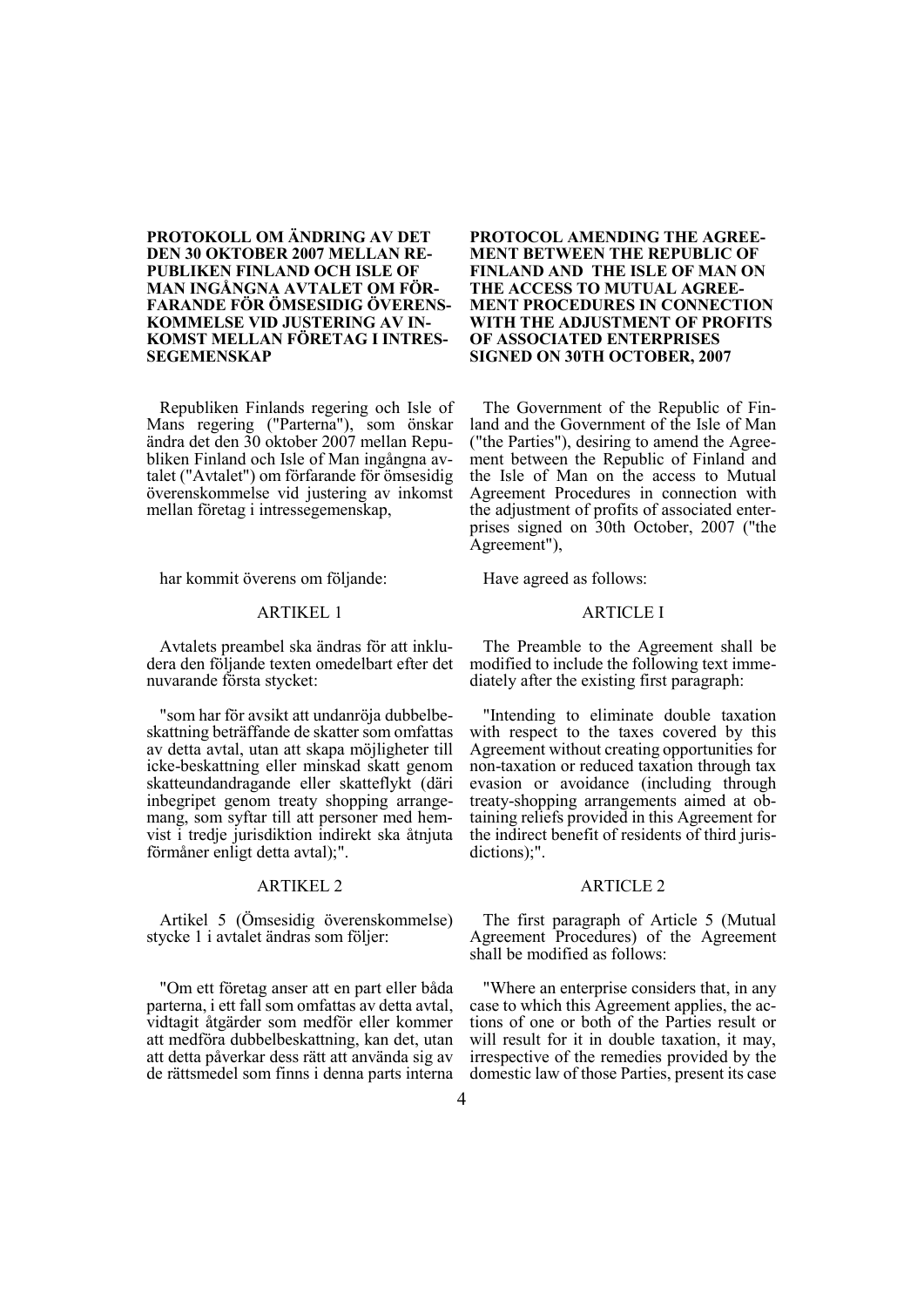rättsordning, lägga fram saken för den behöriga myndigheten i någon av parterna. Saken skall läggas fram inom tre år från den tidpunkt då företaget för första gången fick vetskap om den åtgärd som givit upphov till beskattning som strider mot bestämmelserna i detta avtal."

### ARTIKEL 3

Omedelbart efter artikel 5 (Ömsesidig överenskommelse) i avtalet fogas det följande som artikel 5A:

### "Rätt till förmåner

Utan hinder av övriga bestämmelser av detta avtal ska en förmån enligt detta avtal inte beviljas i fråga om en inkomst, om det med hänsyn till alla fakta och omständigheter kan rimligen konkluderas, att ett av de huvudsakliga syftena med ett arrangemang eller en transaktion som direkt eller indirekt resulterade i denna förmån var att komma i åtnjutande av denna förmån, utom då det fastställs att beviljande av denna förmån under dessa omständigheter skulle motsvara ändamål och syfte av de relevanta bestämmelserna i detta avtal."

### ARTIKEL 4

Detta protokoll träder i kraft den trettionde dagen efter den senare av de dagar då varje part skriftligen har meddelat den andra parten att de åtgärder vidtagits som krävs enligt dess lagstiftning. Protokollet ska tillämpas på skatter som påförs för skatteår som börjar den 1 januari det kalenderår som följer närmast efter det år då detta protokoll träder i kraft eller senare.

TILL BEKRÄFTELSE HÄRAV har undertecknade, därtill vederbörligen befullmäktigade, undertecknat detta protokoll.

Som skedde i Helsingfors den 8 september 2020 och i Douglas den 25 september 2020, i två exemplar på engelska.

to the competent authority of either Party. The case must be presented within three years from the first notification of the action resulting in taxation not in accordance with the provisions of this Agreement."

### ARTICLE 3

Immediately after Article 5 (Mutual Agreement Procedures) of the Agreement, the following shall be added, as Article 5A:

### "Entitlement to Benefits

Notwithstanding any provisions of this Agreement, a benefit under this Agreement shall not be granted in respect of an item of income if it is reasonable to conclude, having regard to all relevant facts and circumstances, that obtaining that benefit was one of the principal purposes of any arrangement or transaction that resulted directly or indirectly in that benefit, unless it is established that granting that benefit in these circumstances would be in accordance with the object and purpose of the relevant provisions of this Agreement."

### ARTICLE 4

This Protocol shall enter into force on the thirtieth day after the later of the dates on which each of the Parties has notified the other in writing that the procedures required by its law have been complied with. This Protocol shall have effect on taxes chargeable for any tax year beginning on or after the first day of January of the calendar year next following that in which this Protocol enters into force.

IN WITNESS WHEREOF the undersigned, duly authorised thereto have signed this Protocol.

DONE at Helsinki, on the 8<sup>th</sup> day of September, 2020 and at Douglas, on the 25<sup>th</sup> day of September, 2020, in duplicate in the English language.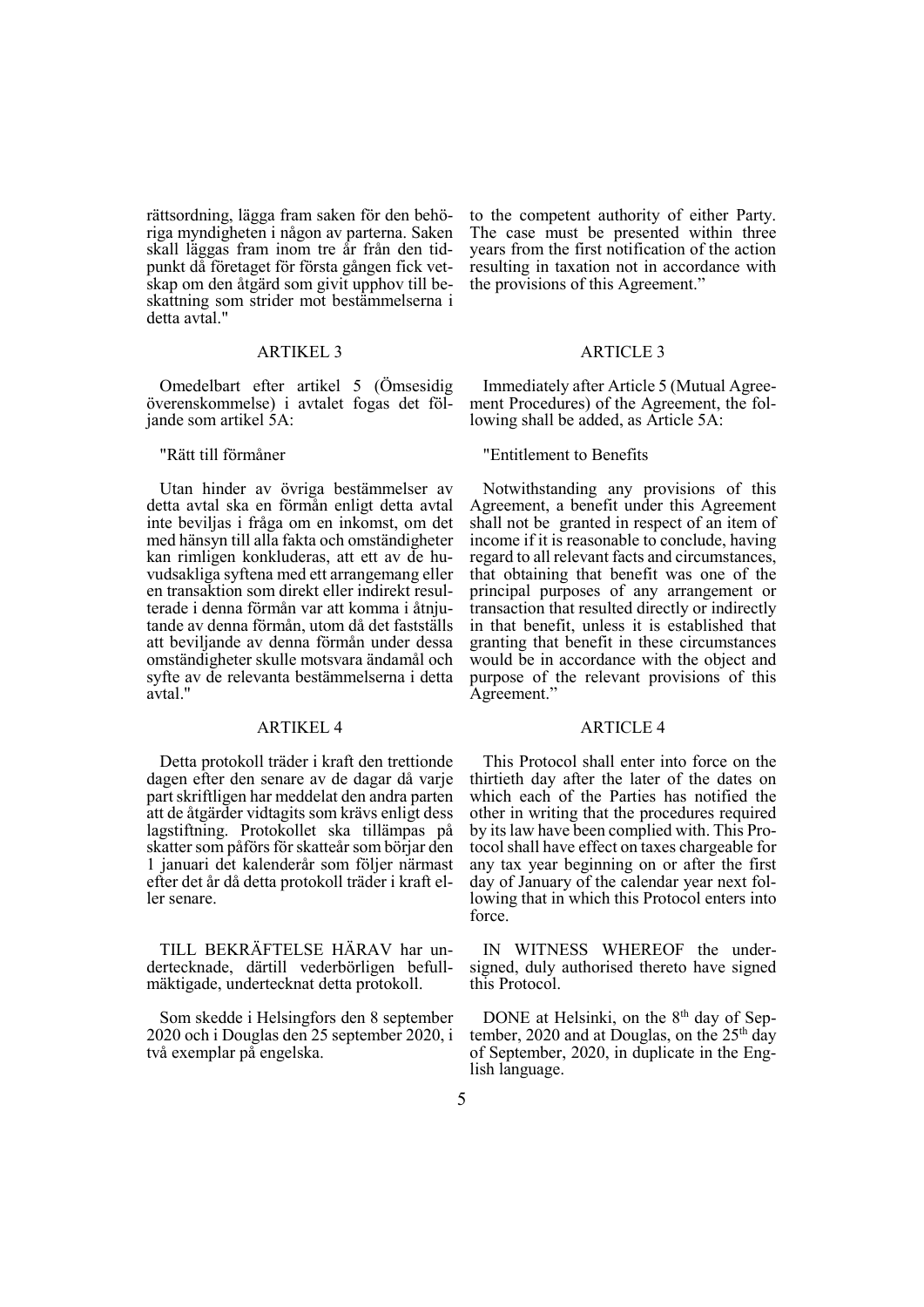För Republiken Finlands regering:

Matti Vanhanen

För Isle of Mans regering:

Alfred Louis Cannan

For the Government of the Republic of Finland:

Matti Vanhanen

For the Government of the Isle of Man:

Alfred Louis Cannan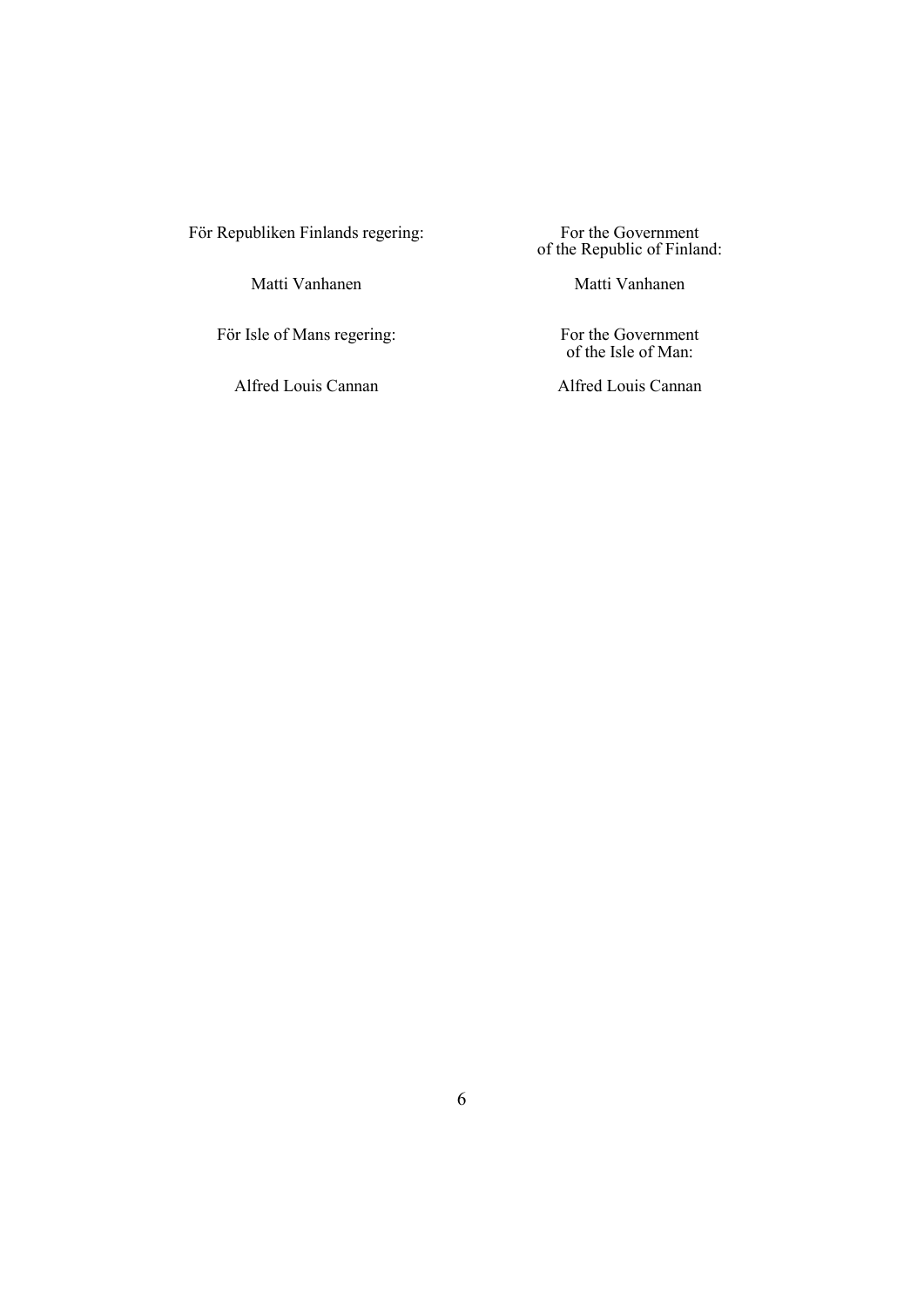# **PROTOKOLL OM ÄNDRING AV DET DEN 30 OKTOBER 2007 MELLAN RE-PUBLIKEN FINLAND OCH ISLE OF MAN INGÅNGNA AVTALET FÖR UND-VIKANDE AV DUBBELBESKATTNING BETRÄFFANDE FÖRETAG SOM AN-VÄNDER SKEPP ELLER LUFTFARTYG I INTERNATIONELL TRAFIK**

Republiken Finlands regering och Isle of Mans regering ("Parterna"), som önskar ändra det den 30 oktober 2007 mellan Republiken Finland och Isle of Man ingångna avtalet ("Avtalet") för undvikande av dubbelbeskattning beträffande företag som använder skepp eller luftfartyg i internationell trafik,

har kommit överens om följande:

### ARTIKEL 1

Avtalets preambel ska ändras för att inkludera den följande texten omedelbart efter det nuvarande första stycket:

"som har för avsikt att undanröja dubbelbeskattning beträffande de skatter som omfattas av detta avtal, utan att skapa möjligheter till icke-beskattning eller minskad skatt genom skatteundandragande eller skatteflykt (däri inbegripet genom treaty shopping arrangemang, som syftar till att personer med hemvist i tredje jurisdiktion indirekt ska åtnjuta förmåner enligt detta avtal);".

## ARTIKEL 2

Den första meningen i artikel 3 (Ömsesidig överenskommelse) stycke 1 i avtalet ändras som följer:

"Om en person anser att en part eller båda parterna vidtagit åtgärder som för honom medför eller kommer att medföra beskattning som strider mot bestämmelserna i detta avtal, kan han, utan att detta påverkar hans rätt att använda sig av de rättsmedel som finns i dessa parters interna rättsordning, lägga fram

## **PROTOCOL AMENDING THE AGREE-MENT BETWEEN THE REPUBLIC OF FINLAND AND THE ISLE OF MAN FOR THE AVOIDANCE OF DOUBLE TAXA-TION WITH RESPECT TO ENTER-PRISES OPERATING SHIPS OR AIR-CRAFT IN INTERNATIONAL TRAFFIC SIGNED ON 30TH OCTOBER, 2007**

The Government of the Republic of Finland and the Government of the Isle of Man ("the Parties"), desiring to amend the Agreement between the Republic of Finland and the Isle of Man for the avoidance of double taxation with respect to enterprises operating ships or aircraft in international traffic signed on 30th October, 2007 ("the Agreement"),

Have agreed as follows:

#### ARTICLE I

The Preamble to the Agreement shall be modified to include the following text immediately after the existing first paragraph:

"Intending to eliminate double taxation with respect to the taxes covered by this Agreement without creating opportunities for non-taxation or reduced taxation through tax evasion or avoidance (including through treaty-shopping arrangements aimed at obtaining reliefs provided in this Agreement for the indirect benefit of residents of third jurisdictions);".

## ARTICLE 2

The first sentence of the first paragraph of Article 3 (Mutual Agreement Procedure) of the Agreement shall be modified as follows:

"Where a person considers that the actions of one or both of the Parties result or will result for him in taxation not in accordance with the provisions of this Agreement, he may, irrespective of the remedies provided by the domestic law of those Parties, present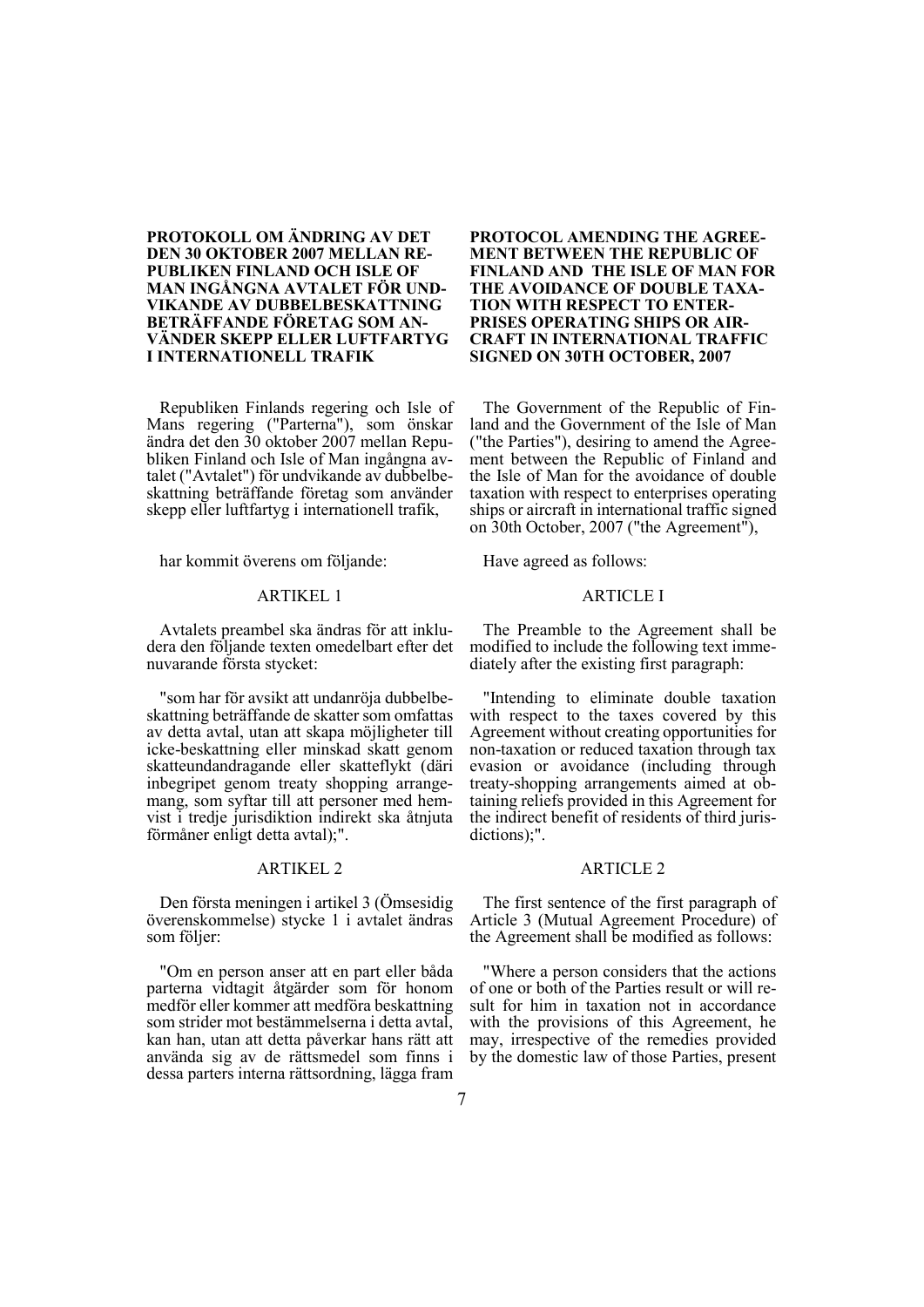saken för den behöriga myndigheten i någon his case to the competent authority of either av parterna.".

# ARTIKEL 3

Omedelbart efter artikel 3 (Ömsesidig överenskommelse) i avtalet fogas det följande som artikel 3A:

"Rätt till förmåner

Utan hinder av övriga bestämmelser av detta avtal ska en förmån enligt detta avtal inte beviljas i fråga om en inkomst, om det med hänsyn till alla fakta och omständigheter kan rimligen konkluderas, att ett av de huvudsakliga syftena med ett arrangemang eller en transaktion som direkt eller indirekt resulterade i denna förmån var att komma i åtnjutande av denna förmån, utom då det fastställs att beviljande av denna förmån under dessa omständigheter skulle motsvara ändamål och syfte av de relevanta bestämmelserna i detta avtal."

### ARTIKEL 4

Detta protokoll träder i kraft den trettionde dagen efter den senare av de dagar då varje part skriftligen har meddelat den andra parten att de åtgärder vidtagits som krävs enligt dess lagstiftning. Protokollet ska tillämpas på skatter som påförs för skatteår som börjar den 1 januari det kalenderår som följer närmast efter det år då detta protokoll träder i kraft eller senare.

TILL BEKRÄFTELSE HÄRAV har undertecknade, därtill vederbörligen befullmäktigade, undertecknat detta protokoll.

Som skedde i Helsingfors den 8 september 2020, och i Douglas den 25 september 2020, i två exemplar på engelska.

För Republiken Finlands regering:

Party.".

### ARTICLE 3

Immediately after Article 3 (Mutual Agreement Procedure) of the Agreement, the following shall be added, as Article 3A:

"Entitlement to Benefits

Notwithstanding any provisions of this Agreement, a benefit under this Agreement shall not be granted in respect of an item of income if it is reasonable to conclude, having regard to all relevant facts and circumstances, that obtaining that benefit was one of the principal purposes of any arrangement or transaction that resulted directly or indirectly in that benefit, unless it is established that granting that benefit in these circumstances would be in accordance with the object and purpose of the relevant provisions of this Agreement."

### ARTICLE 4

This Protocol shall enter into force on the thirtieth day after the later of the dates on which each of the Parties has notified the other in writing that the procedures required by its law have been complied with. This Protocol shall have effect on taxes chargeable for any tax year beginning on or after the first day of January of the calendar year next following that in which this Protocol enters into force.

IN WITNESS WHEREOF the undersigned, duly authorised thereto have signed this Protocol.

DONE at Helsinki, on the 8<sup>th</sup> day of September, 2020 and at Douglas, on the  $25<sup>th</sup>$  day of September, 2020, in duplicate in the English language.

> For the Government of the Republic of Finland: